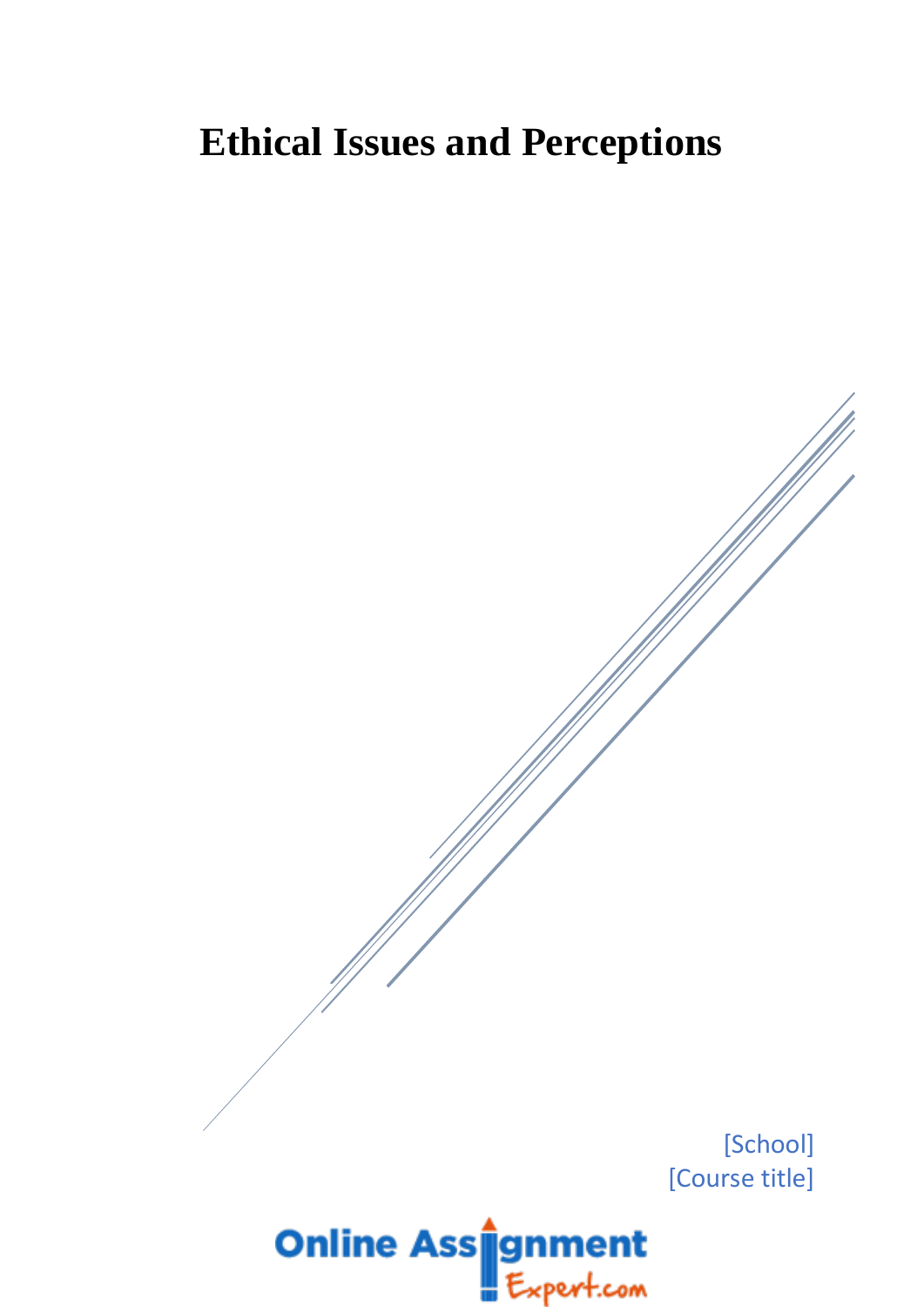#### **1. Discuss the ethical issue of "fairness" and how it may be perceived in various educational settings: a) structured, b) unstructured, and c) distance education.**

Fairness is an essential attribute that the nursing-based educational settings need to incorporate with the core objective of improving the health care knowledge and proficiency of the enrolled students (Bastable, 2019, p. 355). The practice of fairness in various structured and unstructured educational settings is highly required to minimize the risk of student harm and improve the teacher-student relationship pattern. Fairness in educational practice also assists in reducing the risk of student exploitation and coercion. Accordingly, students perceive fairness in terms of a systematic education culture that allows equal participation of all candidates in the absence of biasing and enforcement.

Fairness in education practice substantially assists in creating an equilibrium between the interests/requirements of the teachers and students. Fairness in educational practice also assists in nurturing the professional ideals and accomplishing the educational goals through honesty and precision. Fairness in structured educational settings promotes the central role of students along with their nature, emotional consistency, and individual characteristics to promote the teaching methodology for the overall academic and professional development of the enrolled students (Tanner, 2013). Structured educational settings utilize a grading system to facilitate the academic enhancement and upgrading of the student population. Fairness in the structured educational settings not only elevates the transparency level in the grading system but also promotes the good moral conduct of students and teachers (Schinske & Tanner, 2014). Therefore, students in a structured educational setting perceive the fairness issues in the form of unexpected grades or the absence of moral conduct in the classroom environment

Fairness in the structured educational settings facilitates the provision of written feedback along with grades to improve the level of students' understanding regarding various nursing subjects. Structured nursing educational settings continue to follow the competency-based clinical education system with the core objective of individualizing teaching conventions to accomplish the diverse academic requirements of the student population. The students in the structured educational institutions who fail to qualify for various education and training programs in many situations file legal claims while revealing their perceived fairness discrepancies related to the incompetent grading system, teaching methodology, and feedback mechanism. Structured educational institutes undertake annual programmatic assessments to minimize the fairness threats and associated psychosocial and legal complications (Colbert,

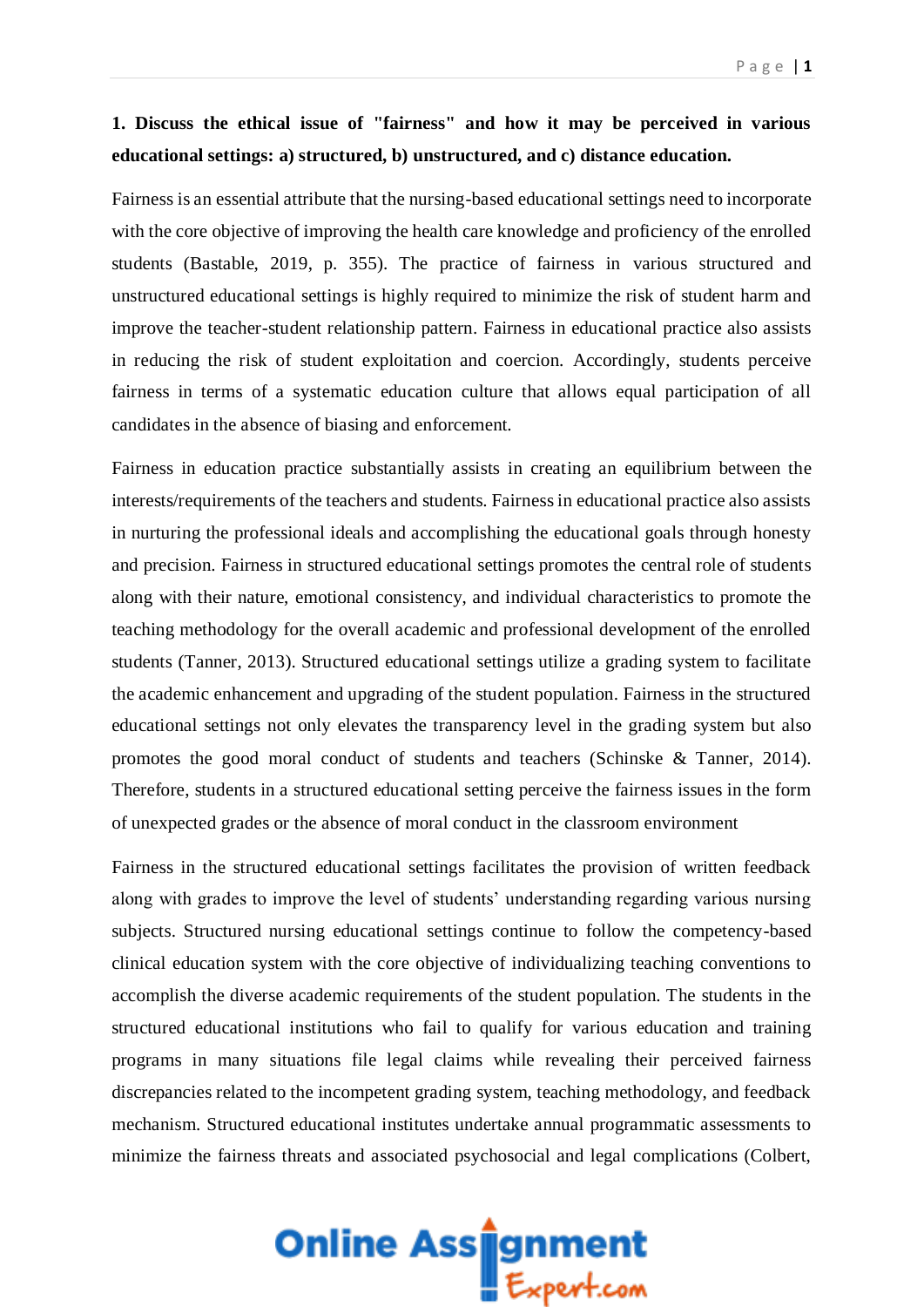French, Herring, & Dannefer, 2017). Some students continue to perceive these programmatic evaluations as acts of coercion and biasing to downgrade their participation and performance in various educational programmes.

Unstructured learning institutes utilize a range of interventions to grade overall performance of students across the academic environment. Progress monitoring, curriculum-based interventions, achievement test scores, sporting activities, and grades are some of the significant measures that assist in evaluating the students' performance and psychosocial capacity (Tompkins, Hopkins, Goddard, & Brock, 2012). The perceived fairness issues in the unstructured educational institutes relate to the inappropriate utilization of digital platforms and academic performance assessment measures. Juvenile students in many circumstances exhibit the tendency to misuse the digital content during their academic years (Mills, Stornaiuolo, Smith, & Pandya, 2018). Although the digital media provides enough opportunities to the nursing students in terms of improving their participation in various academic activities; however, the absence of transparency assessment of digital media use leads to various ethical and value-based conflicts between the nursing students, caretakers, and teachers. The inquiry-based/unstructured learning promotes the enhancement of students' innovative attitude and subjective assessment capacity related to the evaluation of a range of complex health care conditions. The system lacks objective parameters to evaluate the critical thinking capacity of the students. This leads to the occurrence of fairness issues that challenge the students' assessment mechanisms and the credibility of the self-directed learning outcomes (Billings & Halstead, 2016, pp. 163-164).

The perceived fairness issues of distance nursing education are directly related to serious deficits in the education delivery processes and course design that significantly deteriorate the learning results. Students' restricted access to educational resources and teachers substantially barricades academic communication that adversely impacts the students' clinical knowledge and proficiency (Sowan & Jenkins, 2013). The absence of a structured education delivery system in distance education settings reduces the achievement level and overall academic satisfaction of the nursing students. The lack of appropriate instructional strategies makes the entire distance education system questionable across the student community. The absence of an optimized and technology-based distance education system impacts the transparency of the distance learning environment that not only reduces the academic proficiency of candidates but also makes them less competent and skillful as compared to the students enrolled in the structured educational settings. Resultantly, the students enrolled in the distance education

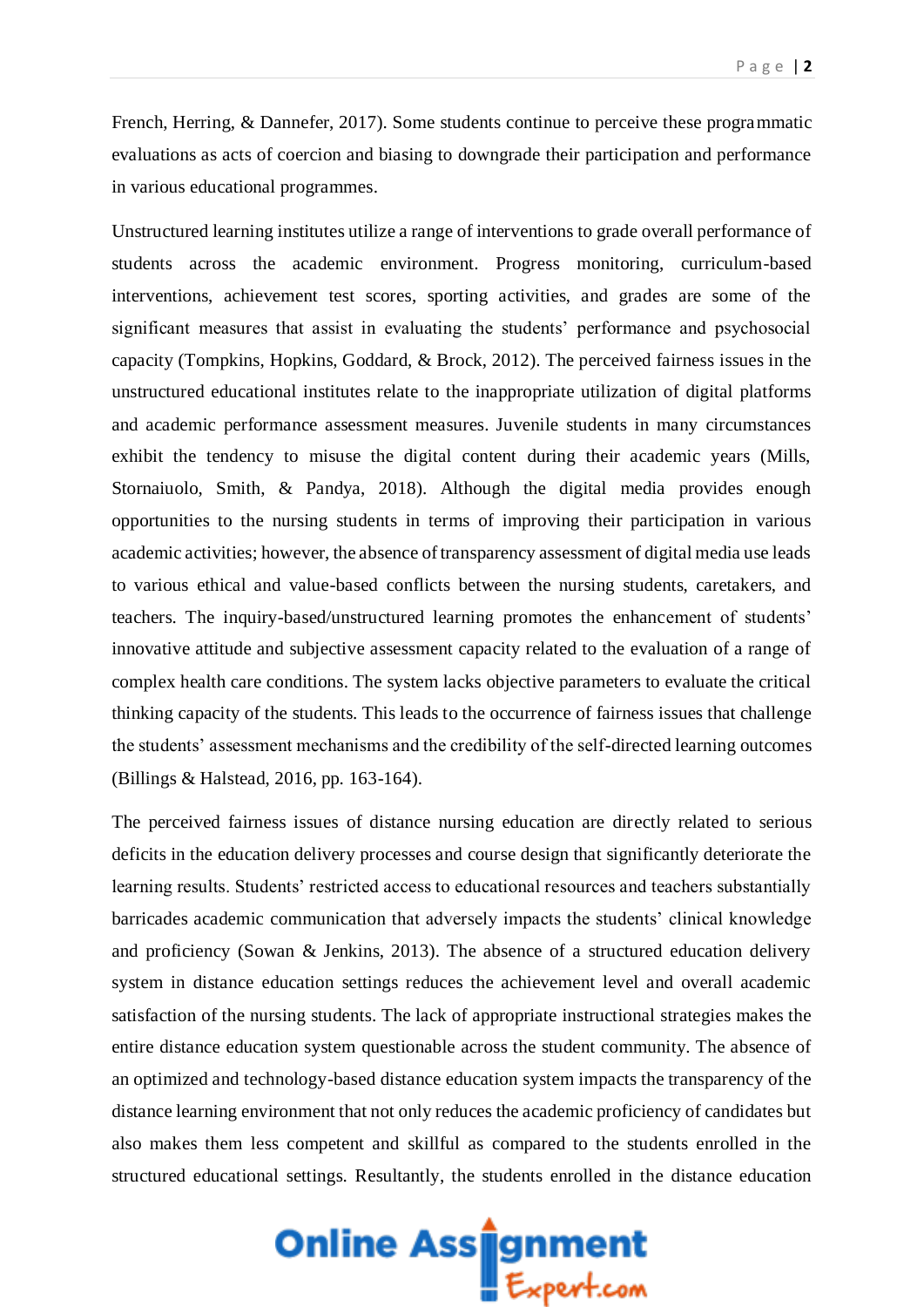system continue to question the fairness, transparency, and potential of the concerned learning methodology/environment and academic approaches.

## **2. Describe how perceptions of unfairness can be addressed through: a) teaching strategies, b) educational environment management and c) available faculty/student support resources.**

The in-class activities during the formative assessment help in evaluating the level of students' resistance and pessimistic attitude (Brazeal, Brown, & Couch, 2016). The assessment of students' negative/passive behavior provides significant cues related to their unfairness perceptions regarding the grading procedures. The initiation of classroom scoring activities by the instructor helps in identifying students' disagreement regarding the currently implemented grading system. These classroom activities need to be configured through the incorporation of appropriate incentives to improve the level of students' participation. The nursing instructors need to utilize active learning strategies to effectively track and identify numerous types of students' resistance and their impact on unfairness perceptions. The instructors through the active teaching method effectively track students' reluctant compliance, disruptive behavior, excuses, blame on the teacher, class prioritization, authoritative conduct, deception, direct communication, avoidance, and active resistance (Seidel & Tanner, 2013). The recording of these students' attributes provides a thorough insight of their unfairness perceptions regarding the concerned structured, unstructured, or distance education systems.

Nursing instructors need to modify the nursing educational environment in accordance with the reformation requirement to effectively improve the engagement of students in the education and learning sessions (Farajpour, Raisolsadat, Moghadam, & Mostafavian, 2017). This step will improve the level of teacher-student interaction between the instructor and enrolled students to a considerable extent. This increased interaction pattern will substantially improve the scope of assessing students' unfairness perceptions in the educational setting. The instructors need to foster the learning environment in a manner to improve the interpersonal relationships between the students and teachers with the core objective of improving their values and sense of belonging to the respective classroom environment (Jiang, et al., 2018). The educational environmental modification should be performed to implement the appropriate reward-punishment systems to promote social justice and communication pattern across the student community. This will elevate the confidence of the enrolled nursing students to share their understanding and perceptions regarding the unfair evaluation criterion or grading system.

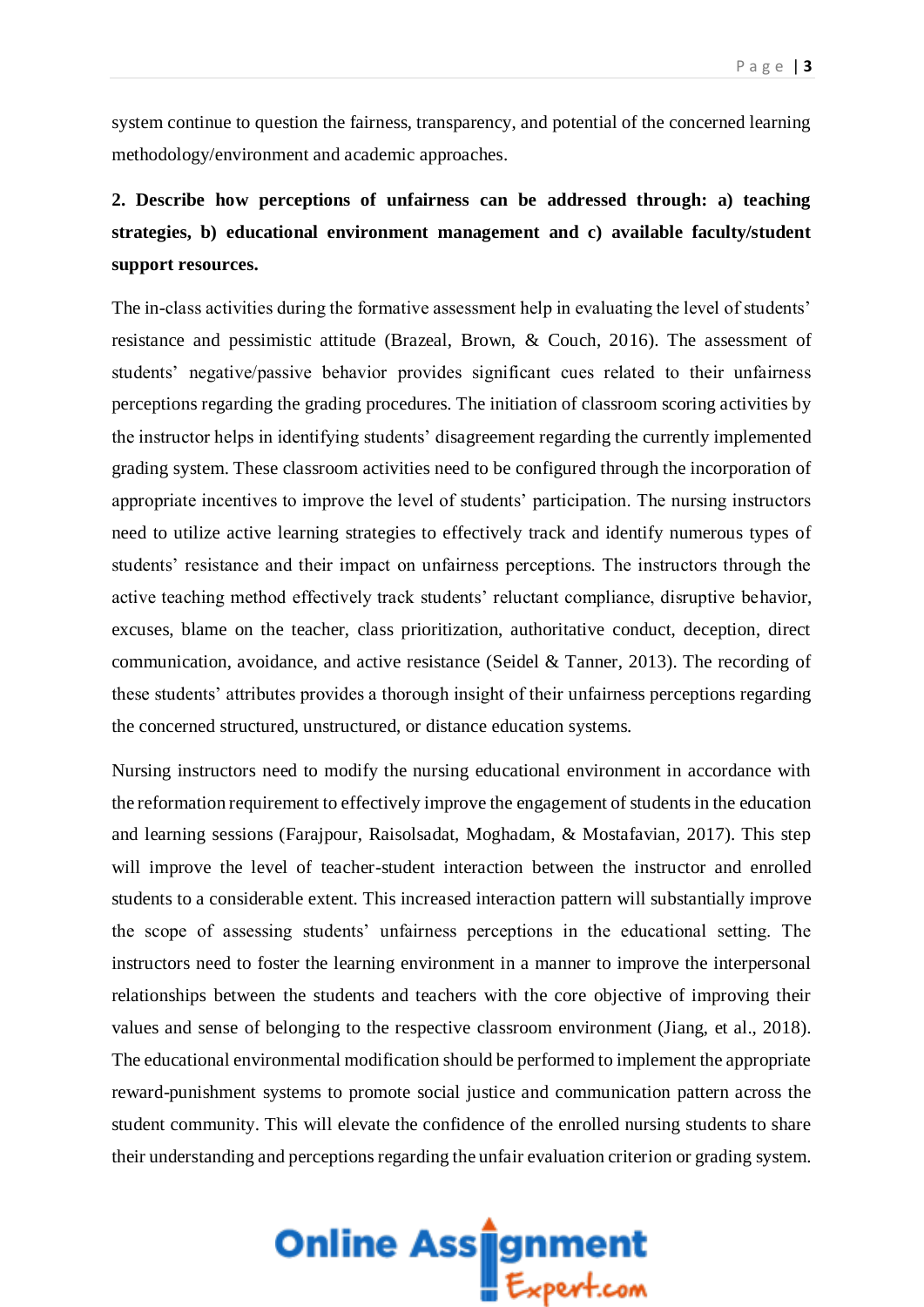The utilization of faculty-student support resources is highly required to facilitate factitious evaluation of nursing students' attributes (including their personal preferences, unfairness perceptions, and shrinking responsibility pattern) in the educational setting (Sadeghi & Bagheri, 2017). Instructors require utilizing faculty-student support resources in the context of administering counseling services to the enrolled students to identify the emotional and personal challenges of nursing students in the concerned educational setting. Instructors also need to utilize the student-faculty resources while engaging both female and male teachers/students for the assessment of their unfairness perception. Male nursing students in many academic situations perceive unfair conduct or attitude of the female teachers (Rafiee, Moattari, & Mousavinasab, 2014). Similarly, female nursing students might also feel similar bias or discriminant conduct by the male teachers. Eventually, the engagement of both genders during the student assessment sessions is highly needed to analyze the unfairness perceptions of the students regarding the academic environment, grading system, academic evaluation process, and teaching methodology followed in the nursing educational institutes. Instructors also require using faculty/student support resources in the context of evaluating students' perceptions of the unfairness practices of nursing workplaces by the educators and senior nurses (Nesbitt, Baird, Canning, Griffin, & Sturrock, 2013). This will substantially assist in evaluating multiple perspectives and apprehension of the nursing student community regarding unfairness and biased conduct across their educational institutes.

## **3. Identify an additional ethical issue in education you have encountered, or that is of relevance to your role as an educator. Discuss the issue and describe what approaches you would use to address related concerns.**

The greatest ethical issue that I have had encountered in nursing education is related to the elevated level of students' distress due to their inappropriate perceptions regarding the fairness of the grading system and unfavorable academic environment. This considerably impacts students' capacity to respond during the educational sessions while challenging their resilience potential and patient handling capacity (Sinclair. Papps, & Marshall, 2016). The elevated distress of the nursing students substantially downgrades their dignity and increases the probability of their reduced academic outcomes. Elevated students' distress leads to the dissemination of negative feedback during the academic sessions that radically defeats the objective of nursing education. The negative perceptions and apprehension of students regarding unfair evaluation downgrade the teacher-student relationship to a considerable extent. These findings emphasize the need for preserving the teacher-student relationship